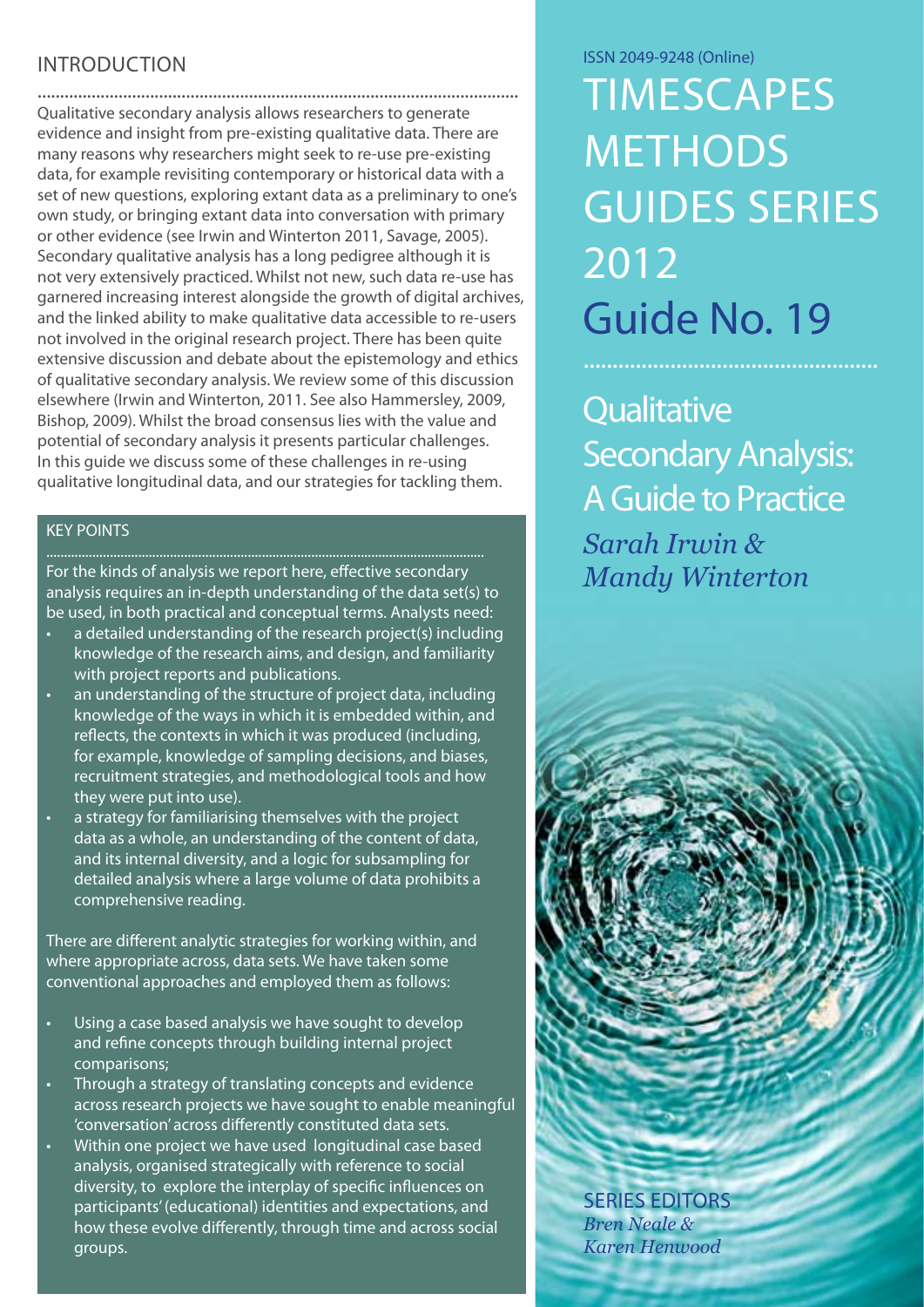

Developing a sufficient understanding of data, as a re-user, entails not only good descriptive knowledge of context, but a conceptual grasp of how data itself is embedded in the conditions in which it was produced. The methodological issues which arise here are challenging for all, not just secondary, analysts (although in our own practice, working across data sets put them into sharp relief).

We go on to briefly illustrate some different analytic strategies working within, and across, data sets and working with longitudinal data. We intend that this guide will offer insights for prospective secondary analysts and also hold relevance for primary researchers too, either those thinking of archiving data, or those who might find commonalities with our general interests in the links between data, evidence and conceptual development.

Timescapes has run a strand of secondary analysis activities, including various joint projects (e.g. collections of research and writing on common themes, and crossproject data sharing workshops). It has also included a dedicated Secondary Analysis Project, undertaken by the authors within the final two years of Timescapes funding. This project had a number of remits, including exploring the possibilities of secondary analysis within, and across, Timescapes projects, appraising the scope for extending the analytic reach of qualitative research beyond the boundaries of the original project designs, and exploring possibilities for making links with quantitative data. In this guide we draw on some of the lessons we have learned, seeking to distil some principles from our work in practice and, through the use of brief examples, we highlight some of the issues qualitative secondary analysts need to grapple with. We hope to offer some resources in the doing of secondary analysis. In this guide we follow a temporal logic, from getting to grips with a new data set to developing analyses and strategies for building understanding and explanation. We steer a course between the mundane 'doing' of things and conceptual abstraction, seeking to offer both practical insights and critical reflection.

Different archives, research projects and originating teams will have different protocols to be observed in undertaking data re-use and secondary analysis. Diverse forms of data, conditions of confidentiality and levels of access to data will render data differently amenable to re-use by others.

Prospective data re-users need to secure access to data, ascertain that originating researchers' and participants' permissions are in place, and observe ethical protocols and re-use procedures. These processes are explored in methods guides no. 16 and 18. Our focus here is on re-use and secondary analytic strategies and processes once data have been made available.

# **BACKGROUND**

#### ............................................................................................................. **The Timescapes Secondary Analysis Project**

The Secondary Analysis (SA) Project was designed as an integral part of Timescapes', to work with data generated by the primary research projects. These were all independently conceived projects, designed and run by different research teams, although they had a range of common concerns. In the SA project we explored the scope for researching links across data sets within, as well as beyond, Timescapes, and developing methodological insights. Part of the overall logic was to explore possibilities for enhancing the analytic reach of qualitative data sets. The timing of the SA project within Timescapes meant that it ran whilst some primary projects were still generating data. Most were still in the stages of preparing data for archiving, preparing data guides and undertaking their own analysis and writing. We were given access to part or (on occasion) all available individual project data. None of it was coded. We offer here not a full account of Timescapes-specific issues but draw on lessons which will have more general relevance. We do so through a grounded account which makes reference to examples of our research in practice. A more detailed extended guide is available as a working paper, along with details of our work, on the Timescapes website. (Irwin and Winterton, 2011)

# RESEARCH DESIGN AND PRACTICE

#### **Secondary Analysis in Practice**

Whatever their varied purposes, secondary analysts will need to develop an in-depth practical and conceptual understanding of the data set(s) to be used as well as strategies for their analysis.

#### **1. Getting Oriented to the Research Project(s)**

Analysts will firstly need to orient themselves to the structure and content of their chosen project(s) and data sets. Metadata (data about data) provided by the originating project team, will aid in this task (see methods guide no. 16). The quality and extent of metadata supplied through social science archives is variable and Timescapes has sought to develop a particularly high standard for archived metadata. Secondary analysts then need to develop a detailed understanding of the project(s), grounded in the available data. A superficial understanding of data, or cherry picking of data or cases out of context, might allow (at best) a descriptive and partial account, and risks being misleading. Developing a detailed understanding of data sets requires getting to grips with:



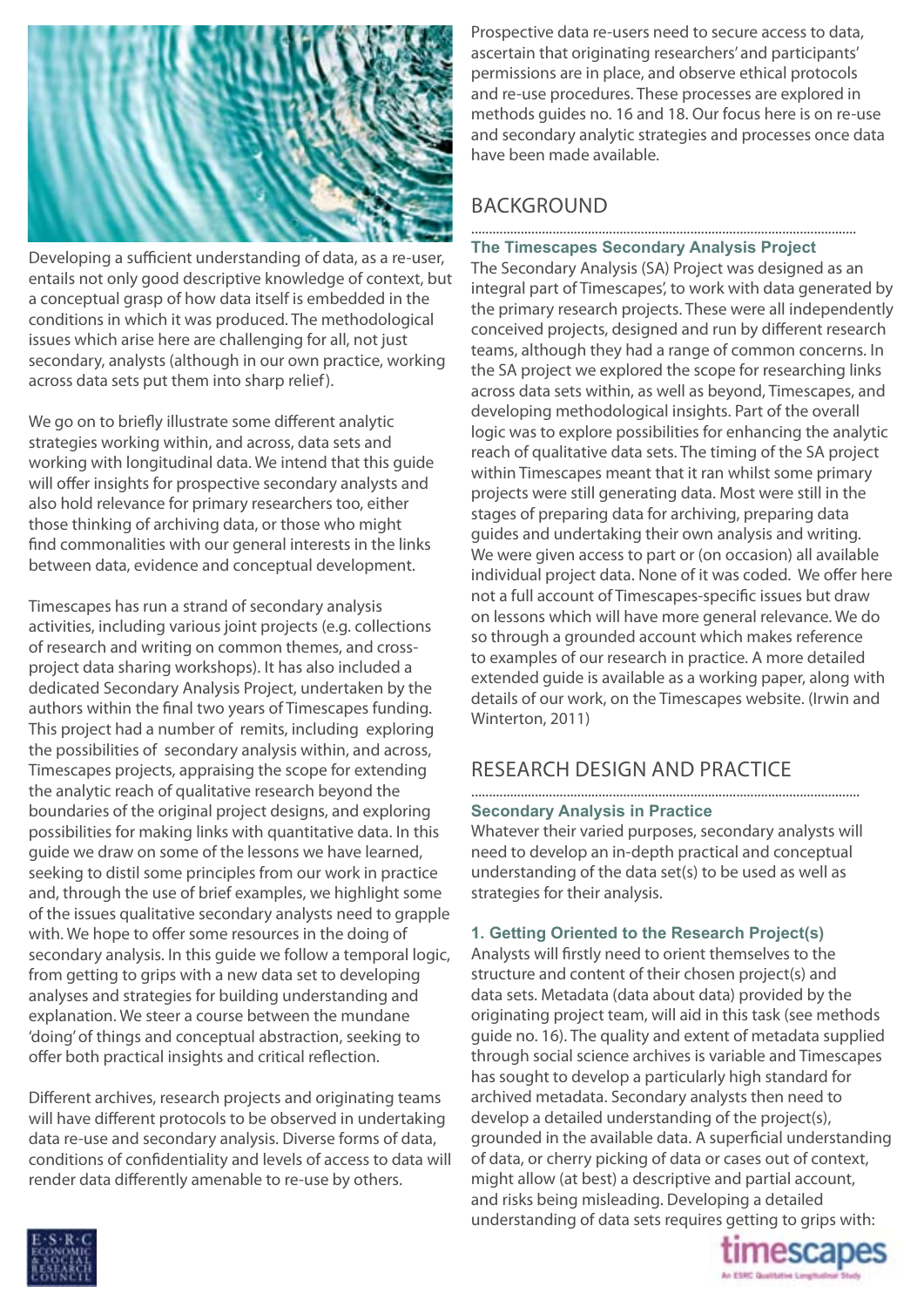- The structure of the project data. If this is a multimethod study, what types of data are available and how do they articulate with one another? What was the originating rationale?
- The structure of the sample. Analysts need to understand the sampling logic, the achieved sample structure and be aware of how the sample speaks to their own research questions.

#### **2. Understanding Contexts of Data Production**

Recognising the nature of data as contextually produced is important to effective qualitative research. For us, working across projects, as well as with longitudinal data, highlighted the contextual situatedness of all data. The significance of research design, methods, interviewers' interests as well as the impact of specific contextual factors are particularly visible. Much of the detailed manifestation of context will only be apparent through reading and interpretation of the available data. In our extended SA Guide, and in other project publications, we give detailed examples of the ways data is embedded in the contexts in which it is produced. Different dimensions of context include the proximate contexts in which research participants move and researcher-participant interactions. These impact on data and are part of the tacit knowledge of primary researchers. Also important are the contexts of the research project design, the ways participants are oriented to the research purposes, and the methods and modes of questioning used. Researchers need to maintain a critical awareness of how their research reveals particular facets of what are, often, multi-faceted experiences (cf. Mason 2002). For example, in one of our analyses we worked across data from two of the Timescapes projects: Work and Family Lives, and Men as Fathers. Within both projects, men were interviewed about aspects of their experiences and identities as fathers. However, in the different project contexts we saw examples of rather different kinds of accounts of fatherhood, even where particular lines of questioning were quite similar. It is important to understand how far these different accounts arise from different project contexts, where participants are oriented quite differently (for example, to the practicalities of managing family life and other commitments in Work and Family Lives, or to issues surrounding the social psychological dynamics and social identities of fatherhood in Men as Fathers).

Another illustration of the contextual embeddedness of data comes from answers to questions asked in common across the projects. These were a set of questions relating to age, biography and perceptions of generational membership. When we brought projects into comparison the task was especially revealing of the embeddedness of data in project contexts, and alerted us to some of the challenges of working across projects in a productive way. Even minor changes in question wording oriented participants differently, and these supposedly shared questions were managed in very different ways by project teams. (For concrete examples see Irwin, Bornat and

Winterton, 2011). Secondary analysts need to maintain a critical perspective on the workings of contextual specificity throughout their work. They need a nuanced understanding of the ways data is embedded in its project context, and need to deal with this when working across data sets or adducing evidence towards their own primary research.

### **3. Building an Understanding of the Data**

Secondary analysts can expect to confront complex and often very large data sets in an archive. Commonly it may not be realistic for data re-users to read, let alone analyse, all the data produced during the course of the original research. They will need strategies for making inroads into this complexity.

In getting started on tackling the large volumes of data available to us, we followed different strategies. One was a broadly deductive strategy where we initially identified (participant) cases using summary indices. All Timescapes projects recorded some standardised sociodemographic 'base data' on their participants, allowing scope for subsampling according to given criteria. However, decisions based on this may have quite fundamental implications in shaping how a data set is read. As one might expect, interesting dimensions of diversity are not always accessible through summary indices, and one needs to exercise caution in using them. There may be times when a deductive strategy can be used for identifying theoretically interesting case studies to analyse in more depth. In familiarising ourselves with qualitative data sets this deductive strategy could serve only as an entry point. We then 'read outwards' across the data.

Another, more inductive approach meant that we initially targeted cases in a more ad hoc way, building up a more complete picture of project data by reaching outwards across cases. For example, we explored data on values, and expressions of identity and commitment, and extended our reading outwards from particular cases to gain a sense of how they fitted into the bigger picture. Such an approach is iterative. The first readings build a picture of diversity. In a very large qualitative data set, where it may be necessary to sample, analysts might seek to choose as wide a range of cases as possible, perhaps with reference to metadata if appropriate, or perhaps with reference to reading selected material within transcripts. This then becomes the basis for undertaking more detailed readings and analyses.

Although qualitative analysts often move between specific cases and theoretical generalisation, they build on knowledge of how cases are situated within their study data. Developing such an understanding is a challenge for both primary and secondary analysts. As secondary analysts, exploring internal diversity within project data (with reference to specific issues) and bringing cases into comparison was an important part of our approach. Such diversity may fall out in different ways according to the specific line of enquiry being followed. In writing up



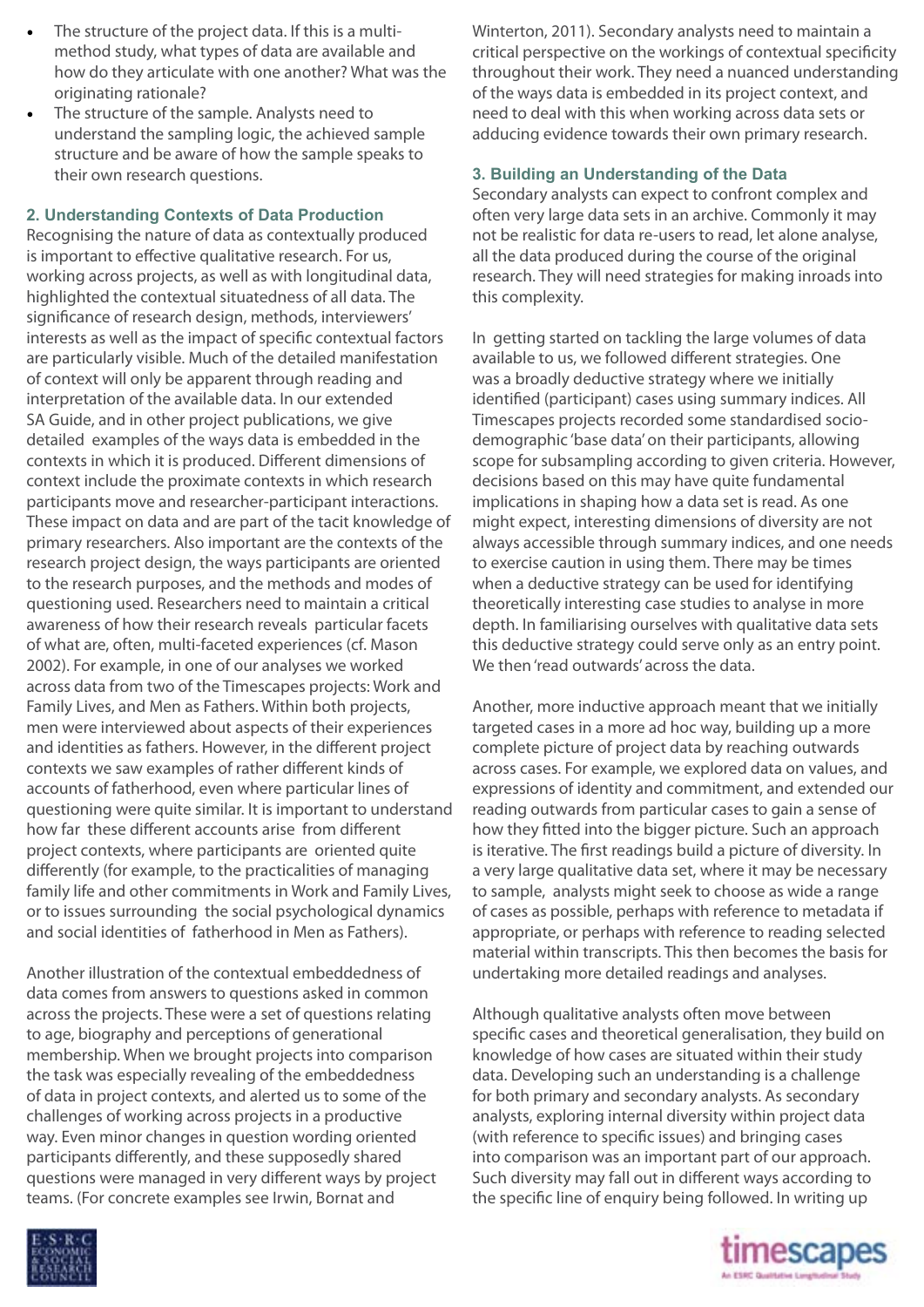research built on case based analyses it is important to offer clarity and transparency as to why particular cases are chosen to evidence an argument, and to show how they are situated relative to other cases, and how typical they are. Addressing such questions is good practice for all analysts, primary as well as secondary. However, for secondary analysts their distance from the data set, and from its originating rationales, makes this a particularly challenging task.

#### **4. Developing Analytic Strategies**

Data re-users will have many diverse analytic strategies. Here we give brief illustrations of our own analyses.

Example (a) Using a case based analysis we sought to develop and refine concepts through building internal project comparisons. As part of the original design of Timescapes, projects held a number of substantive themes in common, although the resulting data was often very different. As one example of proceeding in this way, we worked with data from one project (Work and Family Lives), read cases and inductively built an understanding of how a phenomenon of interest (experiences of time pressure) were manifested across the sample, and how individual cases were situated in this respect, and in relation to each other. Although 'inductive', our understanding connected to conceptual knowledge rooted in wider evidence and research (on gender, time pressure and work life stress). We refined our understanding by exploring women's and men's experiences of time pressure across different household contexts, for example comparing working women married to working men and working women whose partners took on quite extensive practical care commitments. This informed an analysis of the asymmetry of gendered experiences of time pressure across different contexts.

Example (b) Through a strategy of *translating* concepts and evidence across different research projects we sought to enable meaningful analytic 'conversation' across differently constituted data sets. For example, we brought the evidence from example (a) above into conversation with another data set, specifically Men as Fathers. Here we began with a more deductive way of entering into this project data set, starting with cases which looked potentially 'productive' with respect to our questions, based on project metadata (supplied to us by the team) about household divisions of labour. However, having followed this more deductive strategy we then read 'outwards', to give confidence we were interpreting the evidence in a way which was consistent with other cases/evidence within the project sample. We chose for in-depth analysis examples of men in diverse circumstances and took a particular interest in comparing men who were accepting of conventional divisions of labour and men who both worked extensively and desired extensive practical hands on care of their young children. That is, echoing the strategy for Work and Family Lives data, we sought to explore circumstances which might generate less conventional outcomes (lower

time pressure for working women in Work and Family Lives; greater time pressure for men in Men as Fathers). In effect we sought to bring evidence into comparison on the basis of translating our questions, and emergent hypotheses, to a new project context, since dissimilarity in project designs and samples meant that we could not simply ask identical questions across the two datasets. The analysis exemplifies a broader point, that secondary analysts need to be creative and critical in conceptualising how to translate between evidence held in different data sets.



Example (c) Through longitudinal case based analysis, organised with reference to social diversity, we explored the interplay of specific influences on participants' (educational) identities and expectations, and how these evolve differently, through time and across social groups. Working with data from the Young Lives and Times Study we undertook a case based analysis with reference to diversity within the qualitative sample as it mapped onto significant, class related, groupings across the population. We read much of the case material, including longitudinal interview data with young people growing from 14 to 17 and 18 years old. For the largest, middle class, group, with a university educated family background, we read enough cases to satisfy ourselves that we could identify participants who were typical in respect of our concerns here. We then selected for in-depth analysis a spread of cases chosen strategically to illuminate diversity in family background and resources, across non-graduate middle class and other class backgrounds. We analysed young people's temporal experiences of parental, school and peer influences in their evolving orientations to higher education (which was a majority expectation amongst the sample). Detailed longitudinal case based analysis may orient us to the particular, but it simultaneously reveals how the interplay of these factors over time varies by social background and circumstance, and provides a revealing lens on the temporal, biographical confluence of processes shaping class varying expectations. A case based longitudinal analysis organised with reference to how diverse (here class related) experiences are situated, and evolve over time, offers a resource in theorising the structuring of inequality. The resulting arguments about the shaping of diverse trajectories, amongst a numerically small and specific sample, could be tested and refined by exploring them across different contexts.